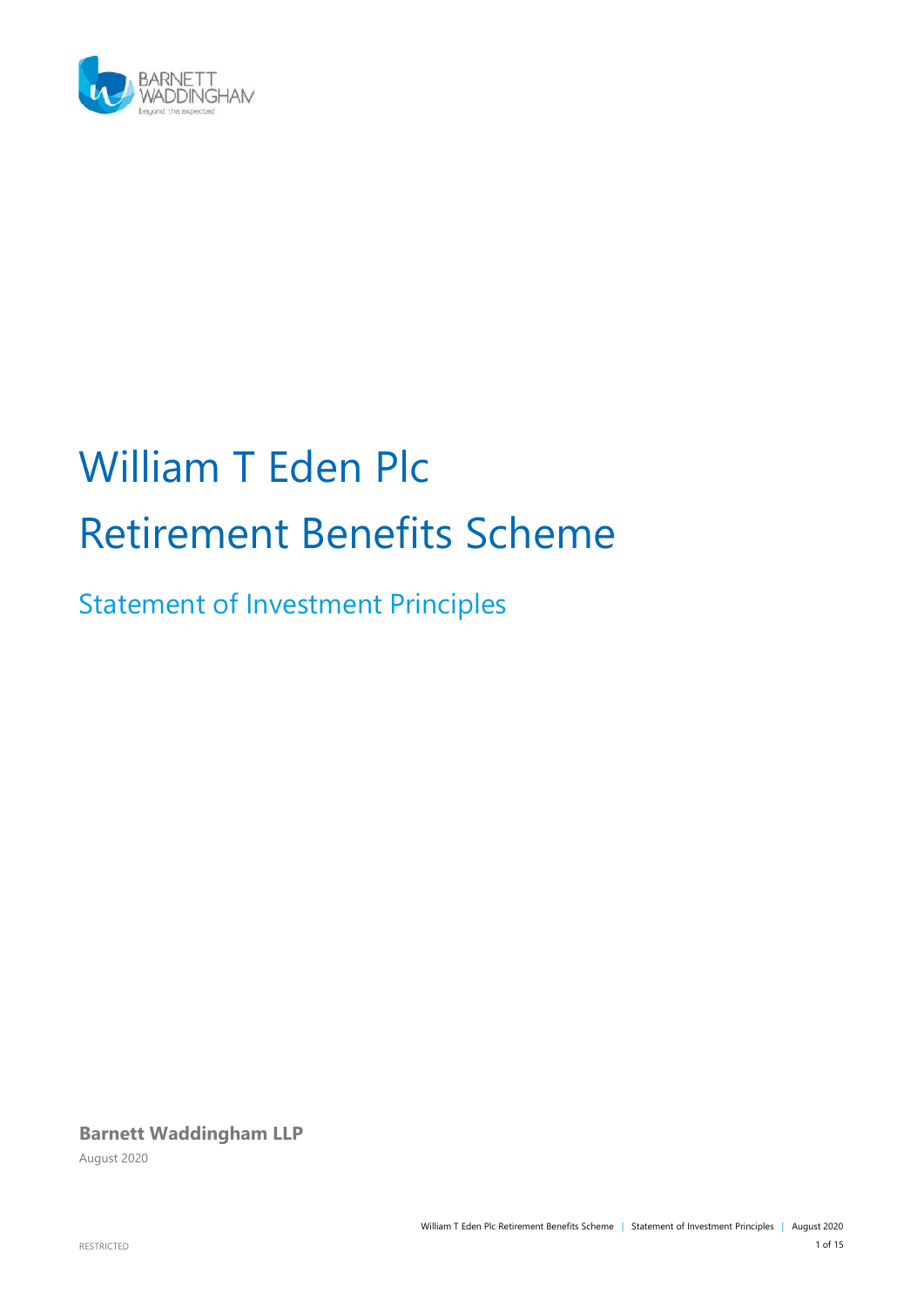

#### Contents

| 1.                                                                                                             | $\label{eq:1} \noindent \textbf{Introduction} \textcolor{red}{\textbf{1} \textbf{1} \textbf{1} \textbf{1} \textbf{1} \textbf{2} \textbf{3} \textbf{3}}$ |  |
|----------------------------------------------------------------------------------------------------------------|---------------------------------------------------------------------------------------------------------------------------------------------------------|--|
| 2.                                                                                                             |                                                                                                                                                         |  |
| 3.                                                                                                             |                                                                                                                                                         |  |
| $\overline{4}$ .                                                                                               |                                                                                                                                                         |  |
| 5.                                                                                                             |                                                                                                                                                         |  |
| 6.                                                                                                             |                                                                                                                                                         |  |
| 7.                                                                                                             |                                                                                                                                                         |  |
| 8.                                                                                                             |                                                                                                                                                         |  |
| 9.                                                                                                             | Financially material considerations, non-financial matters, the exercise of voting rights and engagement                                                |  |
|                                                                                                                |                                                                                                                                                         |  |
|                                                                                                                |                                                                                                                                                         |  |
|                                                                                                                |                                                                                                                                                         |  |
| Appendix 2: Note on financially material considerations, the exercise of rights and engagement activities, and |                                                                                                                                                         |  |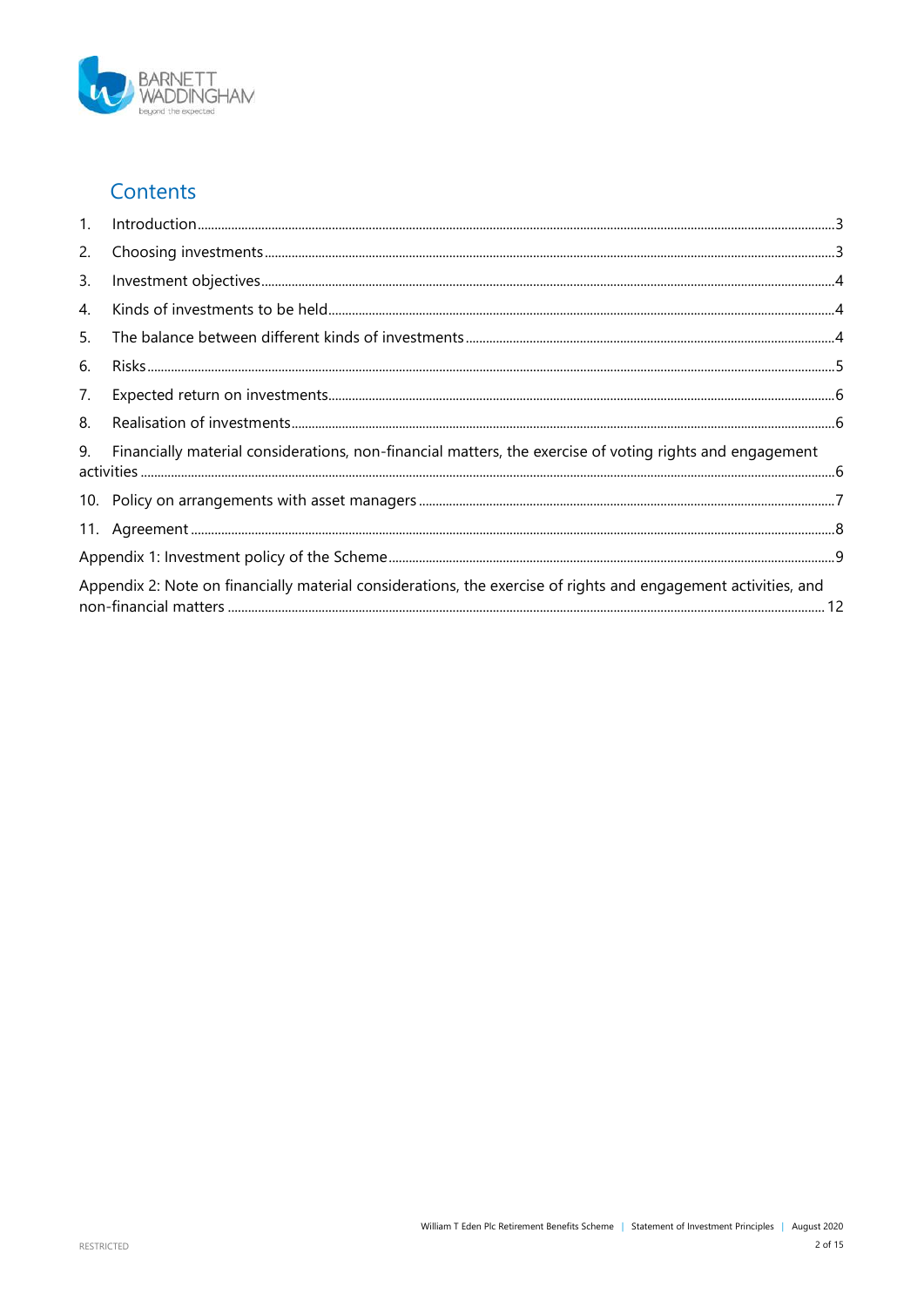

# <span id="page-2-0"></span>1. Introduction

- 1.1. This is the Statement of Investment Principles prepared by the Trustee of the William T Eden Plc Retirement Benefits Scheme (the "Scheme"). This statement sets down the principles which govern the decisions about investments that enable the Scheme to meet the requirements of:
	- the Pensions Act 1995, as amended by the Pensions Act 2004;
	- the Occupational Pension Schemes (Investment) Regulations 2005 as amended by the Occupational Pension Schemes (Investment) (Amendment) Regulations 2010, the Occupational Pension Schemes (Charges and Governance) Regulations 2015 and the Occupational Pension Schemes (Investment and Disclosure) (Amendment and Modification) Regulations 2018; and
	- the Occupational Pension Schemes (Investment and Disclosure) (Amendment) Regulations 2019.
- 1.2. In preparing this statement the Trustee has consulted Meyer Timber Limited, (the "Employer"), and obtained advice from Barnett Waddingham LLP, the Trustee's investment consultants. Barnett Waddingham is authorised and regulated by the Financial Conduct Authority.
- 1.3. The Scheme consists of the Final Salary Section and the Defined Contribution Section. This Statement only covers the Final Salary Section.
- 1.4. This statement has been prepared with regard to the 2001 Myners review of institutional investment (including subsequent updates), and Scheme Funding legislation.
- 1.5. The Trustee will review this statement at least every three years or if there is a significant change in any of the areas covered by the statement.
- 1.6. The investment powers of the Trustee are set out in the Scheme Rules. This statement is consistent with those powers.

### <span id="page-2-1"></span>2. Choosing investments

- 2.1. The Trustee's policy is to set the overall investment target and then monitor the performance of their managers against that target. In doing so, the Trustee considers the advice of their professional advisers, who they consider to be suitably qualified and experienced for this role.
- 2.2. The day-to-day management of the Scheme's assets is delegated to one or more investment managers. The Scheme's investment managers are detailed in Appendix 1 to this Statement. The investment managers are authorised and regulated by the Financial Conduct Authority, and are responsible for stock selection and the exercise of voting rights.
- 2.3. The Trustee reviews the appropriateness of the Scheme's investment strategy on an ongoing basis. This review includes consideration of the continued competence of the investment managers with respect to performance within any guidelines set. The Trustee will also consult the employer before amending the investment strategy.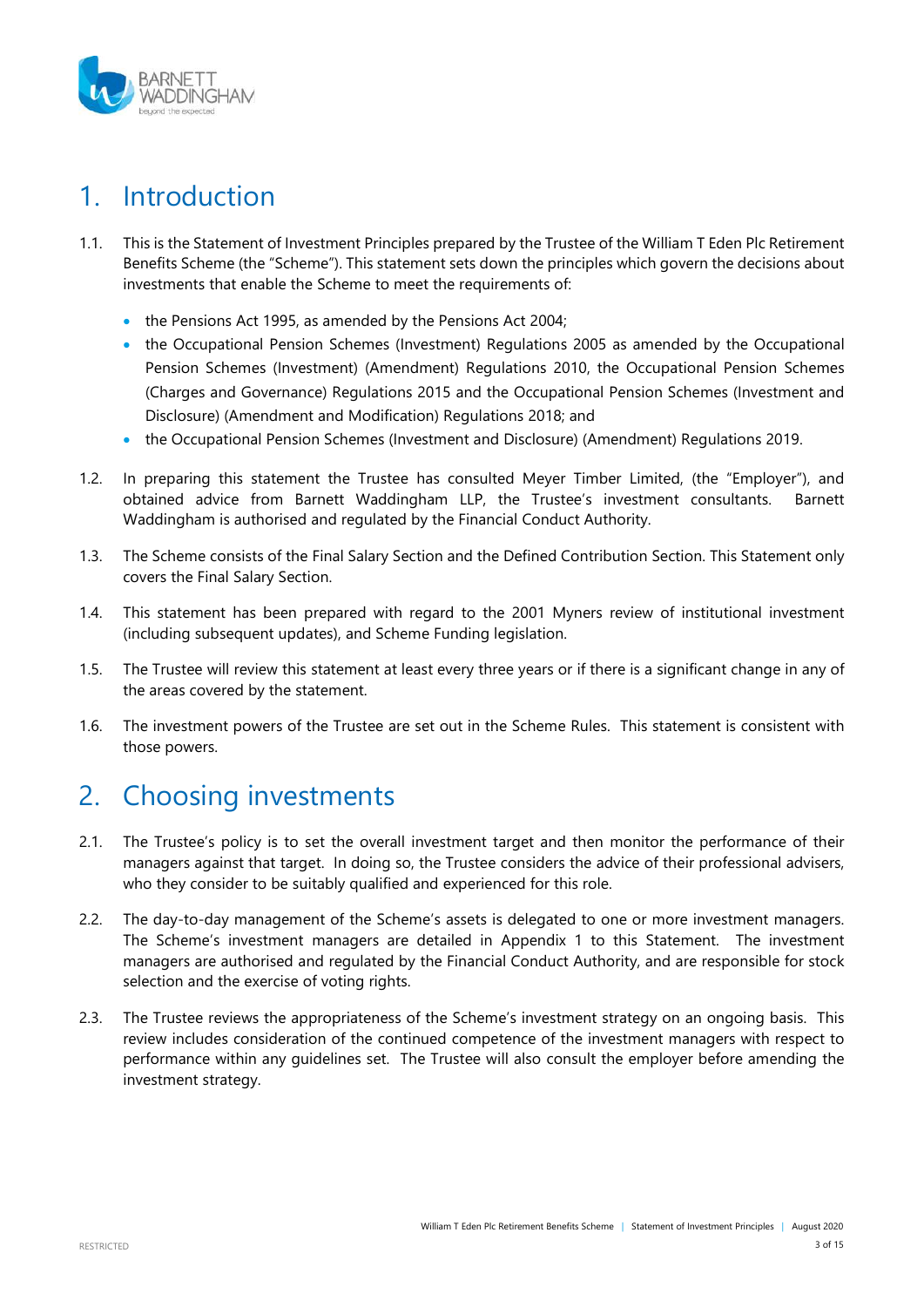

### <span id="page-3-0"></span>3. Investment objectives

- 3.1. The Trustee has discussed key investment objectives in light of an analysis of the Scheme's liability profile as well as the constraints the Trustee faces in achieving these objectives. As a result, the Trustee's main investment objectives are:
	- to ensure that the Scheme can meet the members' entitlements under the Trust Deed and Rules as they fall due;
	- to achieve a long-term positive real return;
	- to manage the expected volatility of the returns achieved in order to control the level of volatility in the Scheme's required contribution levels;
	- to invest in assets of appropriate liquidity which will generate income and capital growth to meet, together with new contributions from the Employer as agreed from time to time, the cost of benefits which the Scheme provides;
	- to reduce the risk of the assets failing to meet the liabilities over the long term; and
	- to minimise the long-term costs of the Scheme by maximising the return on the assets whilst having regard to the above objectives.
- 3.2. The Trustee is aware of the relationship that exists between the particular investment portfolio that is held and the level of funding of the Scheme's liabilities. The Trustee has obtained exposure to investments that they expect will meet the Scheme's objectives as best as possible.

# <span id="page-3-1"></span>4. Kinds of investments to be held

- 4.1. The Scheme is permitted to invest in a wide range of assets including equities, bonds, cash, property, alternatives and annuity policies.
- 4.2. The Trustee monitors from time-to-time the employer-related investment content of their portfolio as a whole and will take steps to alter this should they discover this to be more than 5% of the portfolio. Typically this check is carried out annually by the Scheme's auditors.

# <span id="page-3-2"></span>5. The balance between different kinds of investments

- 5.1. The Scheme invests in assets that are expected to achieve the Scheme's objectives. The allocation between different asset classes is contained within Appendix 1 to this Statement.
- 5.2. The Trustee considers the merits of both active and passive management for the various elements of the portfolio and may select different approaches for different asset classes. The current arrangements are set out in Appendix 1 to this Statement.
- 5.3. From time to time the Scheme may hold cash and therefore deviate from its strategic or tactical asset allocation in order to accommodate for any short-term cashflow requirements or any other unexpected items.
- 5.4. The Trustee is aware that the appropriate balance between different kinds of investments will vary over time and therefore the asset allocation of the Scheme will be expected to change as the Scheme's liability profile matures.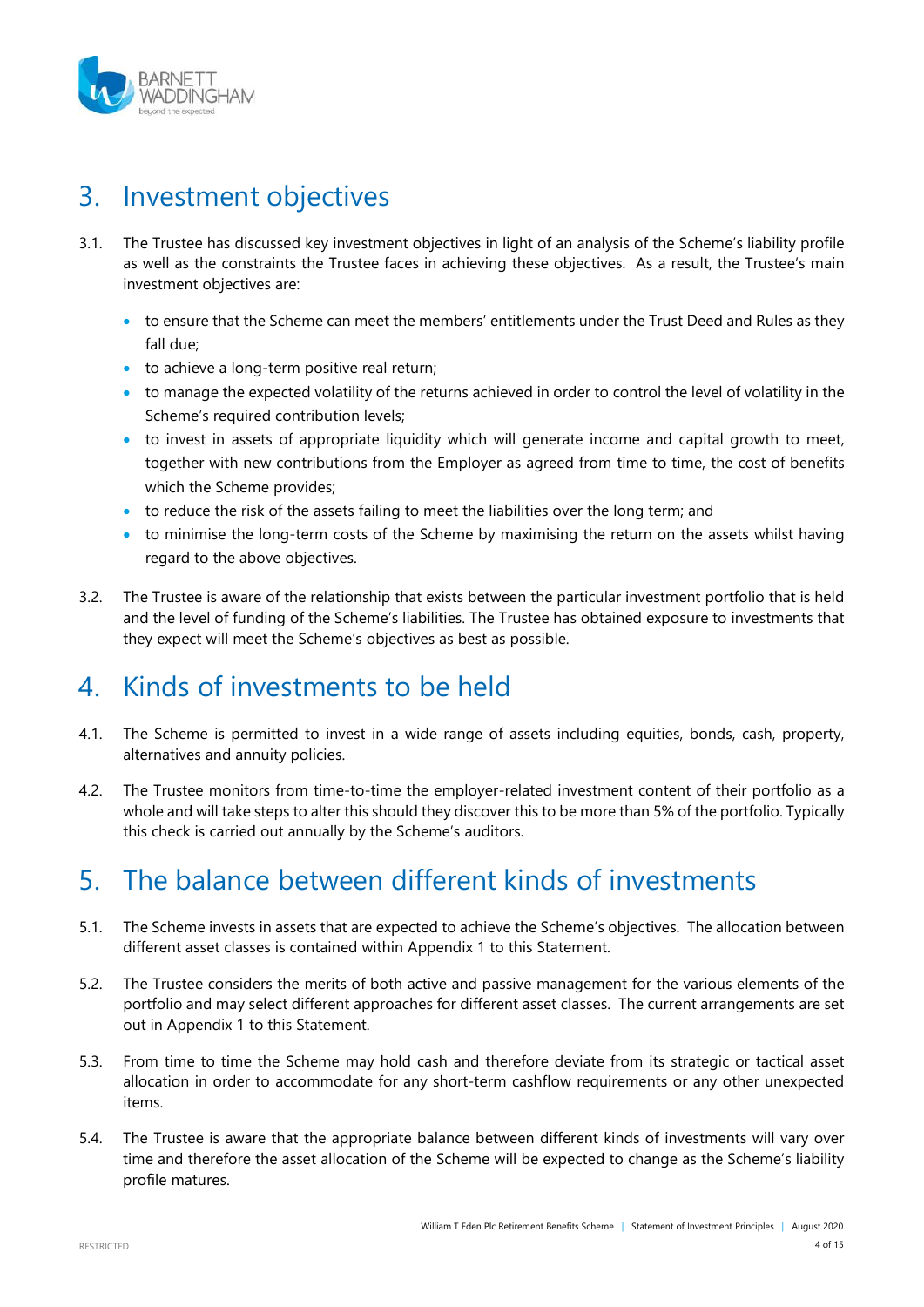

# <span id="page-4-0"></span>6. Risks

6.1. The Trustee has considered the following risks for the Scheme with regard to its investment policy and the Scheme's liabilities, and considered ways of managing/monitoring these risks:

| Risk versus the<br><b>liabilities</b> | The Trustee will monitor and review the investment strategy with respect to the<br>liabilities in conjunction with each actuarial valuation. The investment strategy will<br>be set with consideration to the appropriate level of risk required for the funding<br>strategy as set out in the Scheme's Statement of Funding Principles.               |
|---------------------------------------|--------------------------------------------------------------------------------------------------------------------------------------------------------------------------------------------------------------------------------------------------------------------------------------------------------------------------------------------------------|
| Covenant risk                         | The creditworthiness of the Employer and the size of the pension liability relative to<br>the Employer's earnings are monitored on a regular basis. The appropriate level of<br>investment risk is considered with reference to the strength of the Employer<br>covenant.                                                                              |
| Solvency and<br>mismatching           | This risk is addressed through the asset allocation strategy and ongoing triennial<br>actuarial valuations. The Trustee is aware that the asset allocation required to<br>minimise the volatility of the solvency position may be different from that which<br>would minimise the volatility on the Scheme's funding basis.                            |
| Asset<br>allocation risk              | The asset allocation is detailed in Appendix 1 to this Statement and is monitored on<br>a regular basis by the Trustee.                                                                                                                                                                                                                                |
| <b>Liquidity risk</b>                 | The Scheme invests in assets such that there is a sufficient allocation to liquid<br>investments that can be converted into cash at short notice given the Scheme's<br>cashflow requirements. The Scheme's administrators assess the level of cash held<br>in order to limit the impact of the cashflow requirements on the investment policy.         |
| Investment<br>manager risk            | The Trustee monitors the performance of each of the Scheme's investment<br>managers on a regular basis in addition to having meetings with each manager from<br>time to time as necessary. The Trustee has a written agreement with each<br>investment manager, which contains a number of restrictions on how each<br>investment manager may operate. |
| Governance<br>risk                    | Each asset manager is expected to undertake good stewardship and positive<br>engagement in relation to the assets held. The Trustee monitors these and will<br>report on the managers' practices in their annual Implementation Statement.                                                                                                             |
| <b>ESG/Climate</b><br>risk            | The Trustee has considered long-term financial risks to the Scheme and ESG factors<br>as well as climate risk are potentially financially material and will continue to develop<br>its policy to consider these, alongside other factors, when selecting or reviewing the<br>Scheme's investments in order to avoid unexpected losses.                 |
| Concentration<br>risk                 | Each investment manager is expected to manage broadly diversified portfolios and<br>to spread assets across a number of individual shares and securities.                                                                                                                                                                                              |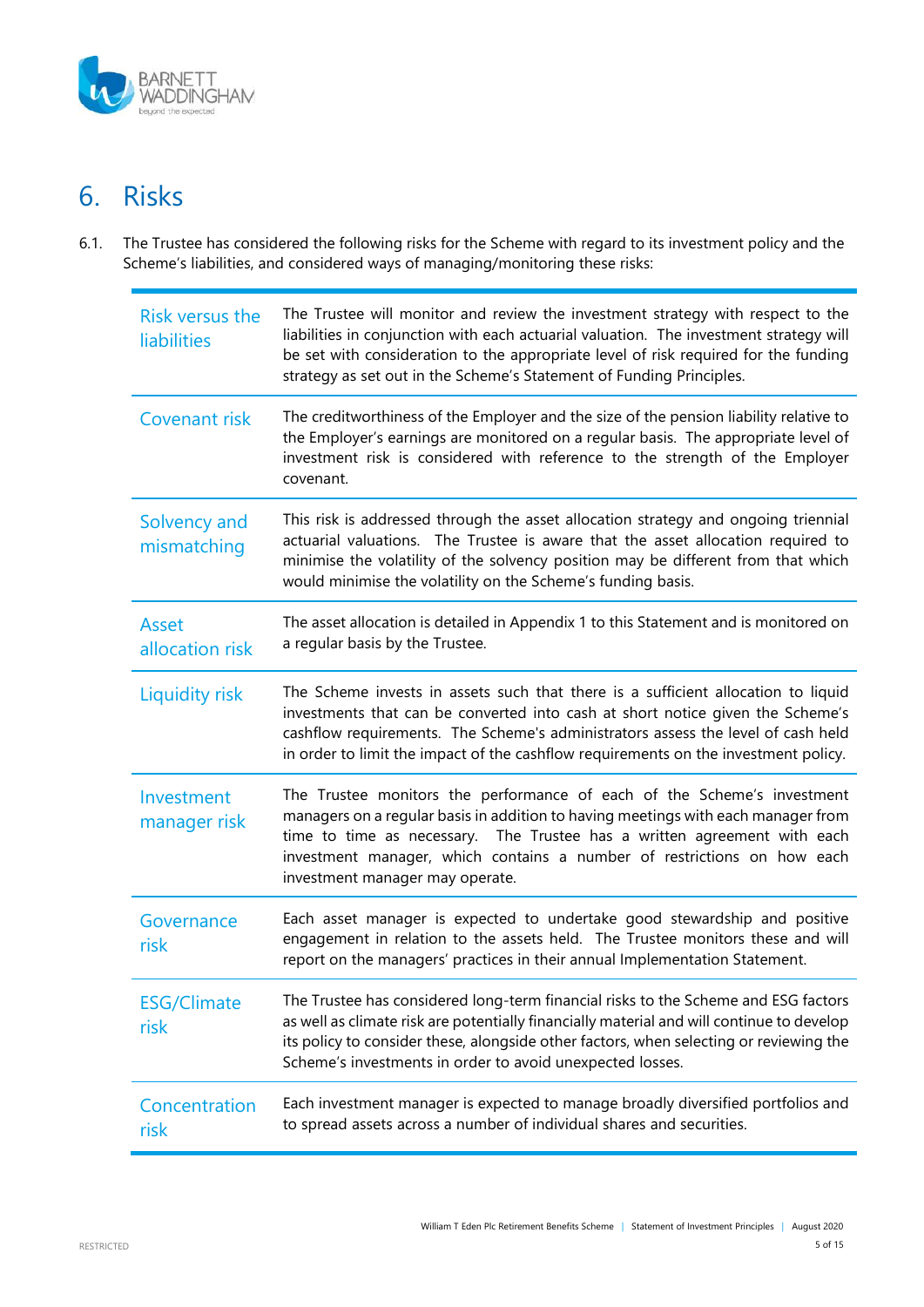

| <b>Currency risk</b>  | The Scheme's liabilities are denominated in sterling. The Scheme may gain exposure<br>to overseas currencies by investing in assets that are denominated in a foreign<br>currency or via currency management.                                                                                                                                       |
|-----------------------|-----------------------------------------------------------------------------------------------------------------------------------------------------------------------------------------------------------------------------------------------------------------------------------------------------------------------------------------------------|
| Loss of<br>investment | The risk of loss of investment by each investment manager and custodian is assessed<br>by the Trustee. This includes losses beyond those caused by market movements<br>(e.g. default risk, operational errors or fraud). The Trustee also undertakes a regular<br>review of the internal controls and processes of each of the investment managers. |

### <span id="page-5-0"></span>7. Expected return on investments

- 7.1. The Trustee has regard to the relative investment return and risk that each asset class is expected to provide. The Trustee is advised by its professional advisors on these matters, who it deems to be appropriately qualified experts. However, the day-to-day selection of investments is delegated to the investment managers.
- 7.2. The Trustee recognises the need to distinguish between nominal and real returns and to make appropriate allowance for inflation when making decisions and comparisons.
- 7.3. In considering the expected return from investments, the Trustee recognises that different asset classes have different long-term expected returns and expected volatilities relative to the liabilities.
- 7.4. Having established the investment strategy, the Trustee monitors the performance of each investment manager against an agreed benchmark as frequently as appropriate according to market conditions and the Scheme's funding position. The Trustee meets the Scheme's investment managers as frequently as is considered appropriate in order to review performance.

### <span id="page-5-1"></span>8. Realisation of investments

- 8.1. The Trustee has delegated the responsibility for buying and selling investments to the investment managers. The Trustee has considered the risk of liquidity as referred to above.
- 8.2. Ultimately, the investments will all have to be sold when the Scheme's life comes to an end. In this situation, the Trustee is aware of the fact that the realisable value of some investments, were there to be a forced sale, might be lower than the market value shown in the Scheme accounts.

# <span id="page-5-2"></span>9. Financially material considerations, non-financial matters, the exercise of voting rights and engagement activities

9.1. The Trustee has set policies in relation to these matters. These policies are set out in Appendix 2.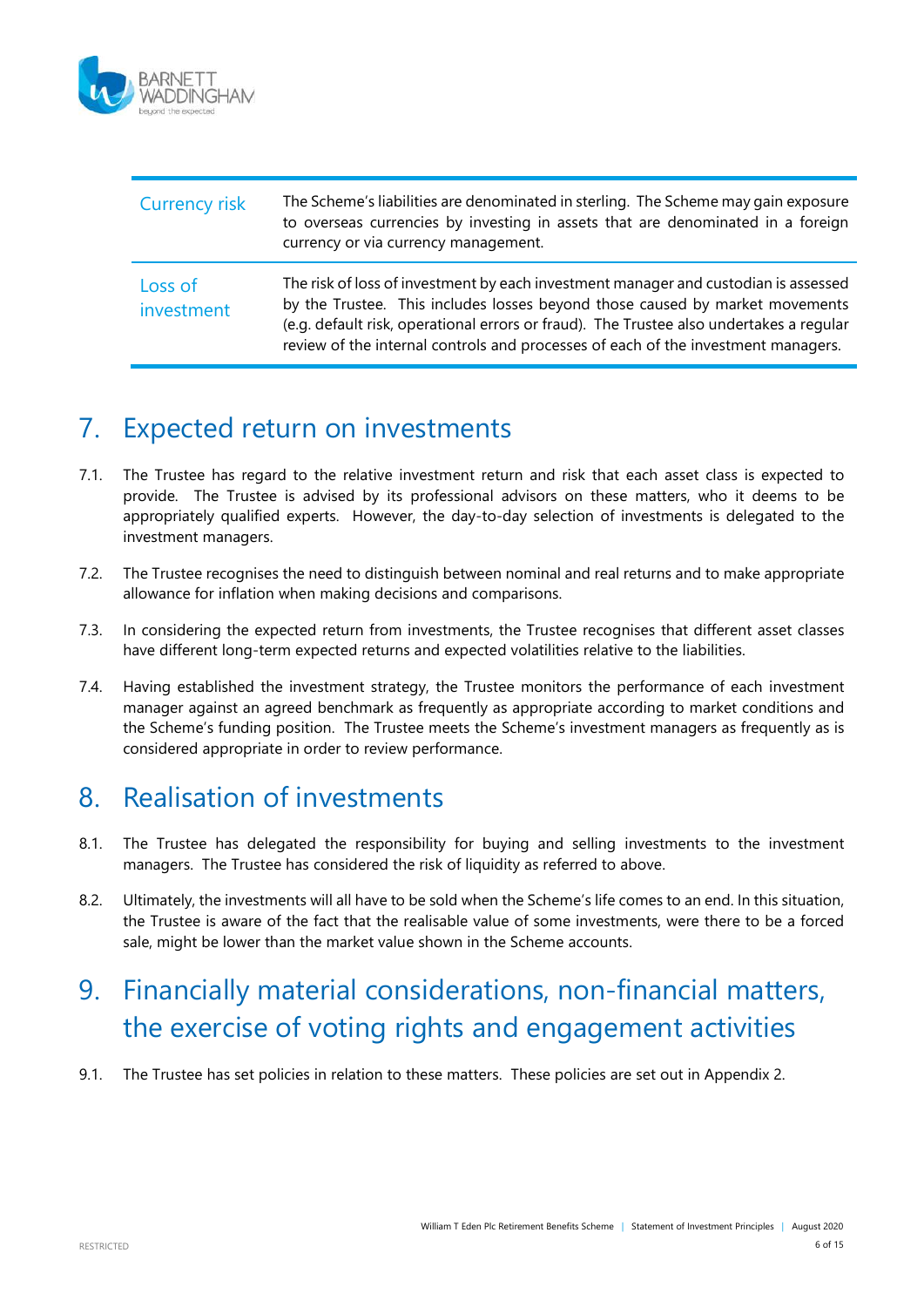

### <span id="page-6-0"></span>10. Policy on arrangements with asset managers

#### **Incentivising alignment with the Trustee's investment polices**

- 10.1. Prior to appointing an investment manager, the Trustee discusses the investment manager's approach to the management of ESG and climate related risks with the Scheme's investment consultant, and how their policies are aligned with the Trustee's own investment beliefs.
- 10.2. When appointing an investment manager, in addition to considering the investment manager's investment philosophy, process and policies to establish how the manager intends to make the required investment returns, the Trustee also considers how ESG and climate risk are integrated into these. If the Trustee deems any aspect of these policies to be out of line with their own investment objectives for the part of the portfolio being considered, they will consider using another manager for the mandate.
- 10.3. The Trustee carries out a strategy review at least every three years where they assess the continuing relevance of the strategy in the context of the Scheme's membership and their aims, beliefs and constraints. The Trustee monitors the investment managers' approach to ESG and climate related risks on an annual basis.
- 10.4. In the event that an investment manager ceases to meet the Trustee's desired aims, including the management of ESG and climate related risks, using the approach expected of them, their appointment will be terminated. The investment managers have been informed of this by the Trustee.
- 10.5. Investment manager ESG policies are reviewed in the context of best industry practice and feedback will be provided to the investment manager.

#### **Incentivising assessments based on medium to long term, financial and non-financial considerations**

- 10.6. The Trustee is mindful that the impact of ESG and climate change has a long-term nature. However, the Trustee recognises that the potential for change in value as a result of ESG and climate risk may occur over a much shorter term than climate change itself. The Trustee acknowledges this in their investment management arrangements.
- 10.7. When considering the management of objectives for an investment manager (including ESG and climate risk objectives), and then assessing their effectiveness and performance, the Trustee assesses these over a rolling timeframe. The Trustee believes the use of rolling timeframes, typically 3 to 5 years, is consistent with ensuring the investment manager makes decisions based on an appropriate time horizon. Where a fund may have an absolute return or shorter term target, this is generally supplementary to a longer term performance target. In the case of assets that are actively managed, the Trustee expects this longer term performance target to be sufficient to ensure an appropriate alignment of interests.
- 10.8. The Trustee expects investment managers to be voting and engaging on behalf of the Scheme's holdings and the Scheme monitors this activity within the Implementation Statement in the Scheme's Annual Report and Accounts. The Trustee does not expect ESG considerations to be disregarded by the investment managers in an effort to achieve any short term targets.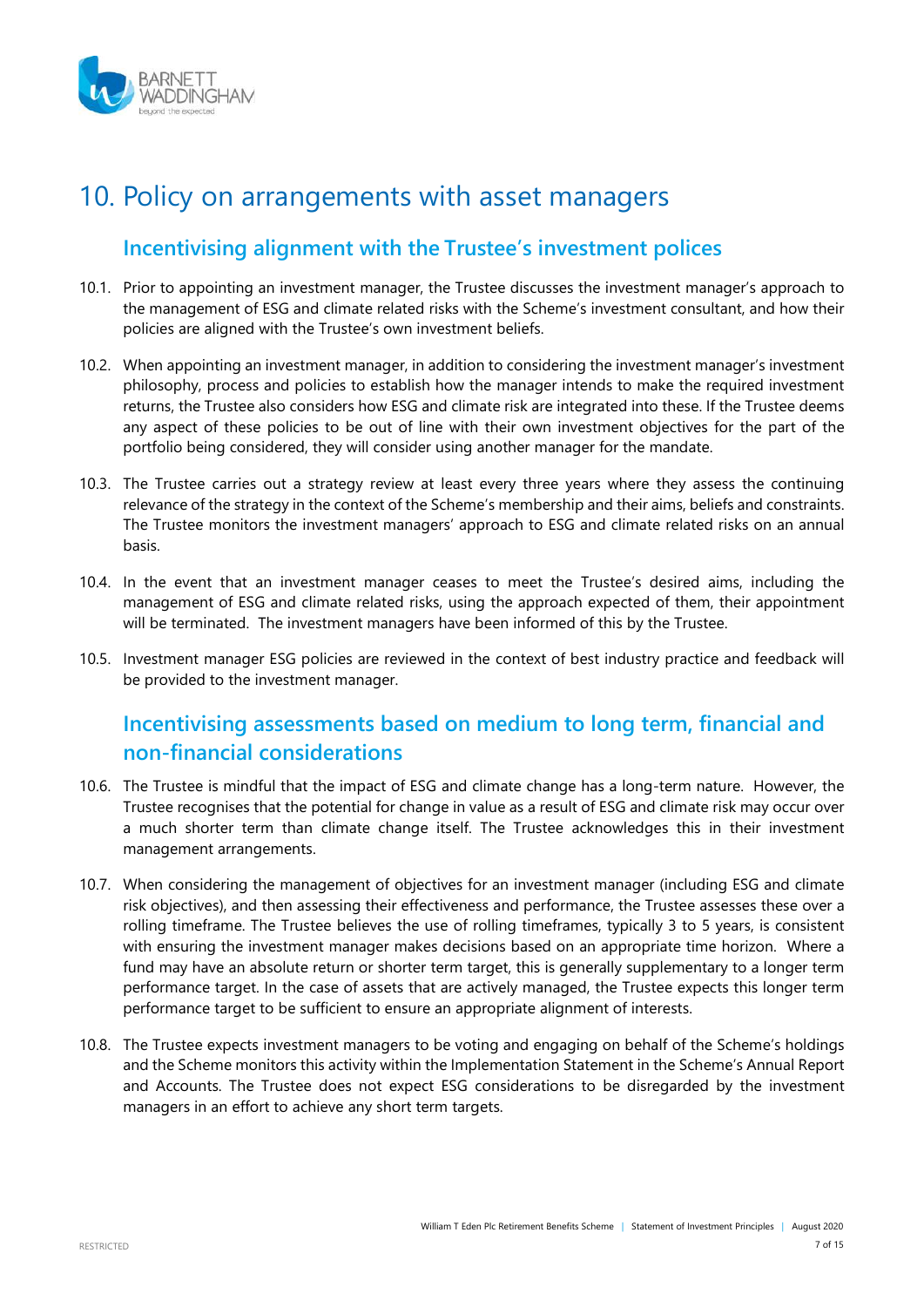

#### **Method and time horizon for assessing performance**

- 10.9. The Trustee monitors the performance of their investment managers over medium to long term periods that are consistent with the Trustee's investment aims, beliefs and constraints.
- 10.10. The Scheme invests exclusively in pooled funds. The investment manager is remunerated by the Trustee based on the assets they manage on behalf of the Trustee. As the funds grow, due to successful investment by the investment manager, they receive more and as values fall they receive less.
- 10.11. The Trustee believes that this fee structure enables the investment manager to focus on long-term performance without worrying about short term dips in performance significantly affecting their revenue.
- 10.12. The Trustee asks the Scheme's investment consultant to assess if the asset management fee is in line with the market when the manager is selected, and the appropriateness of the annual management charges are considered regularly as part of the review of the Statement of Investment Principles.

#### **Portfolio turnover costs**

- 10.13. The Trustee acknowledges that portfolio turnover costs can impact on the performance of their investments. Overall performance is assessed as part of the quarterly investment monitoring process.
- 10.14. During the investment manager appointment process, the Trustee may consider both past and anticipated portfolio turnover levels. When underperformance is identified, deviations from the expected level of turnover may be investigated with the investment manager concerned if it is felt they may have been a significant contributor to the underperformance. Assessments reflect the market conditions and peer group practices. The Trustee acknowledges that for some asset classes, such as LDI, a higher turnover of contracts such as repurchase agreements, can be beneficial to the fund from both a risk and cost perspective.

#### **Duration of arrangement with asset manager**

- 10.15. For the open-ended pooled funds in which the Scheme invests, there are no predetermined terms of agreement with the investment managers.
- 10.16. The suitability of the Scheme's asset allocation and its ongoing alignment with the Trustee's investment beliefs is assessed every three years, or when changes deem it appropriate to do so more frequently. As part of this review the ongoing appropriateness of the investment managers, and the specific funds used, is assessed.

### <span id="page-7-0"></span>11. Agreement

11.1. This statement was agreed by the Trustee, and replaces any previous statements. Copies of this statement and any subsequent amendments will be made available to the Employer, the investment managers, the actuary and the Scheme auditor upon request.

KNASL

**Signed: Date:** 22 September 2020

**On behalf of the Trustee of the William T Eden Plc Retirement Benefits Scheme**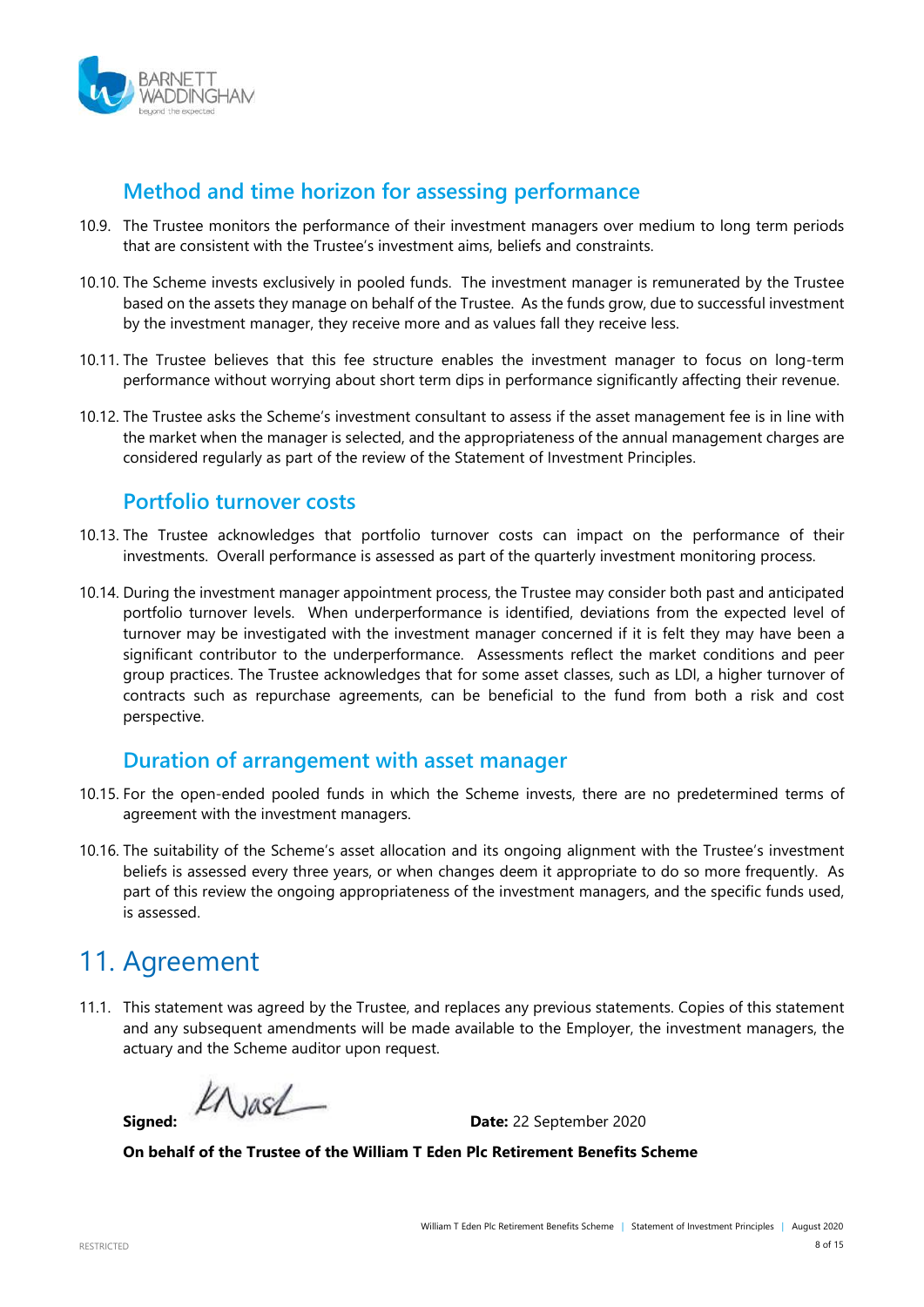

# **Appendix 1: Investment policy of the Scheme**

### <span id="page-8-0"></span>1. The balance between different kinds of investment

The Scheme has a strategic asset allocation as set out in the table below, which has been agreed after considering the Scheme's liability profile, funding position, expected return of the various asset classes and the need for diversification.

The Trustee recognises that the asset allocation of investments in different asset classes will vary over time as a result of market movements.

| <b>Portfolio</b>     | <b>Asset Class</b>      | <b>Asset allocation</b> |
|----------------------|-------------------------|-------------------------|
| Growth portfolio     | Equities                | 10%                     |
| Protection portfolio | Corporate bonds and LDI | 90%                     |
| <b>Total</b>         | 100%                    |                         |

The Trustee has have instructed Legal & General to manage a leveraged LDI Solution for the Scheme. This was designed to target initial interest rate and inflation hedge ratios of broadly 100% of the liabilities on the technical provisions basis. The LDI solution comprises L&G's Matching Core Funds, which consist of fixed interest and index-linked gilts and interest rate and inflation swaps.

# <span id="page-8-1"></span>2. Choosing investments

The Trustee has appointed Legal & General to carry out the day-to-day investment of the Scheme's Final Salary section assets. The Trustee also has a separate Additional Voluntary Contributions contract for the investment of members' AVCs. The investment manager and AVC provider are authorised and regulated by the Financial Conduct Authority.

The investment benchmarks and objectives for the investment manager are given below: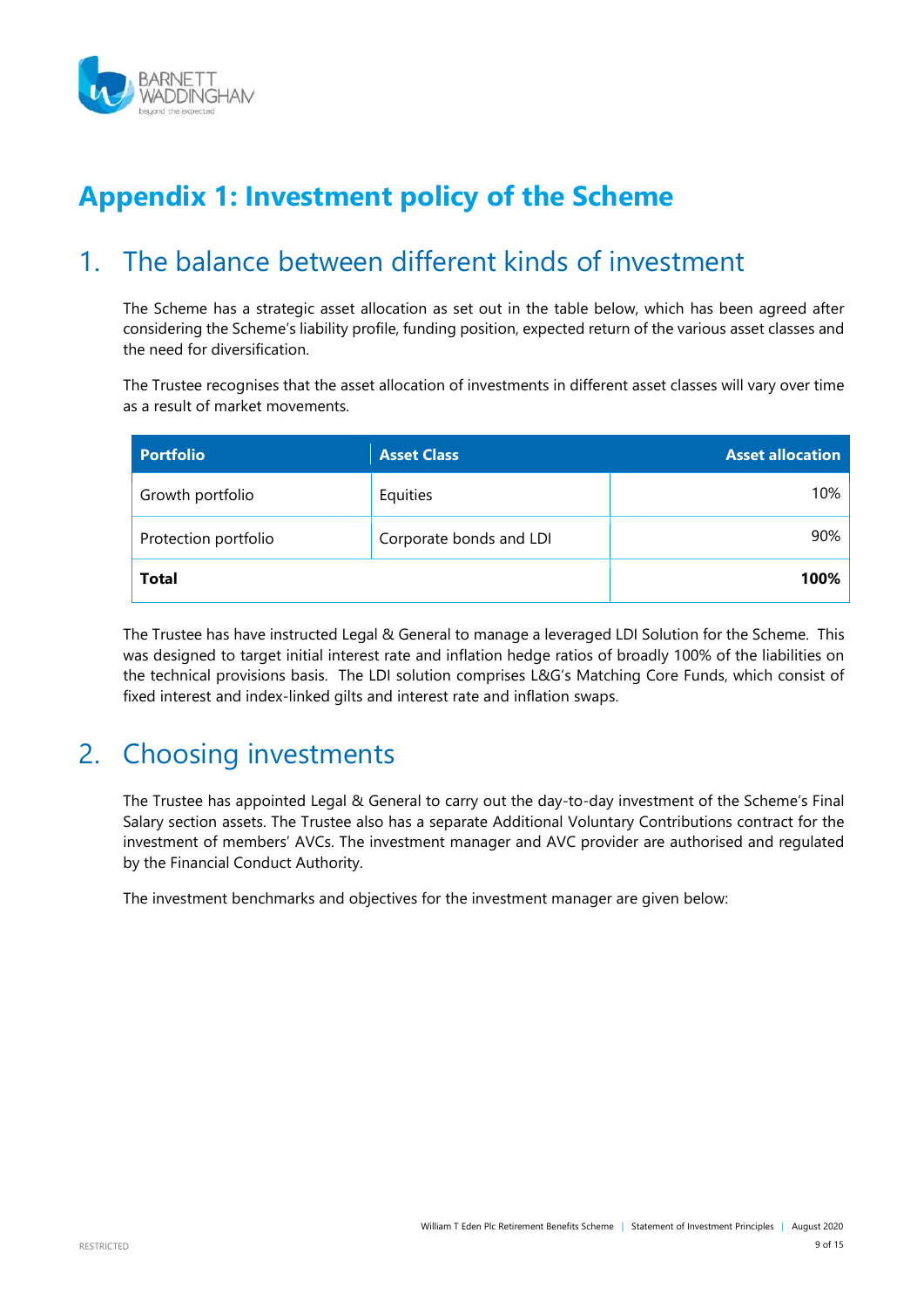

| <b>Investment manager</b> | <b>Fund</b>                                        | <b>Benchmark</b>                                                    | <b>Objective</b>                                                                                                        |
|---------------------------|----------------------------------------------------|---------------------------------------------------------------------|-------------------------------------------------------------------------------------------------------------------------|
| <b>LGIM</b>               | <b>Active Corporate Bonds</b><br>(All Stocks) Fund | Markit iBoxx £ Non-Gilt<br>Index                                    | Outperform the<br>benchmark by 0.75% pa<br>(before fees) over a<br>three year period                                    |
|                           | Absolute Return Bond<br>Fund                       | 3-month sterling LIBOR<br>index                                     | Outperform the<br>benchmark by<br>1.50% pa (before fees)<br>over a three year period                                    |
|                           | LDI Matching Core<br><b>Funds</b>                  | Provide leveraged<br>exposure to a gilt and<br>swap composite index | Track the benchmark                                                                                                     |
|                           | World Equity Index<br>Fund                         | FTSE World Index                                                    | Track the benchmark<br>(less withholding tax if<br>applicable) to within<br>$+/-0.5\%$ pa for two<br>years out of three |

The performance of the investment managers will be monitored as frequently as the Trustee considers appropriate in light of the prevailing circumstances. The monitoring takes into account both short-term and long-term performance.

### 3. Fee agreements

The fee arrangements with LGIM are summarised below:

| <b>Fund</b>                              | <b>Annual Management Charges</b> |
|------------------------------------------|----------------------------------|
| Active Corporate Bonds (All Stocks) Fund | $0.20\%$ pa                      |
| Absolute Return Bond Fund                | $0.25%$ pa                       |
| LDI Matching Core Funds                  | $0.24%$ pa                       |
| World Equity Index Fund                  | $0.20%$ pa                       |

The Trustee has appointed Barnett Waddingham LLP to advise on investment matters. Barnett Waddingham are normally remunerated on a time-cost basis, although fixed fees may be agreed for specific tasks.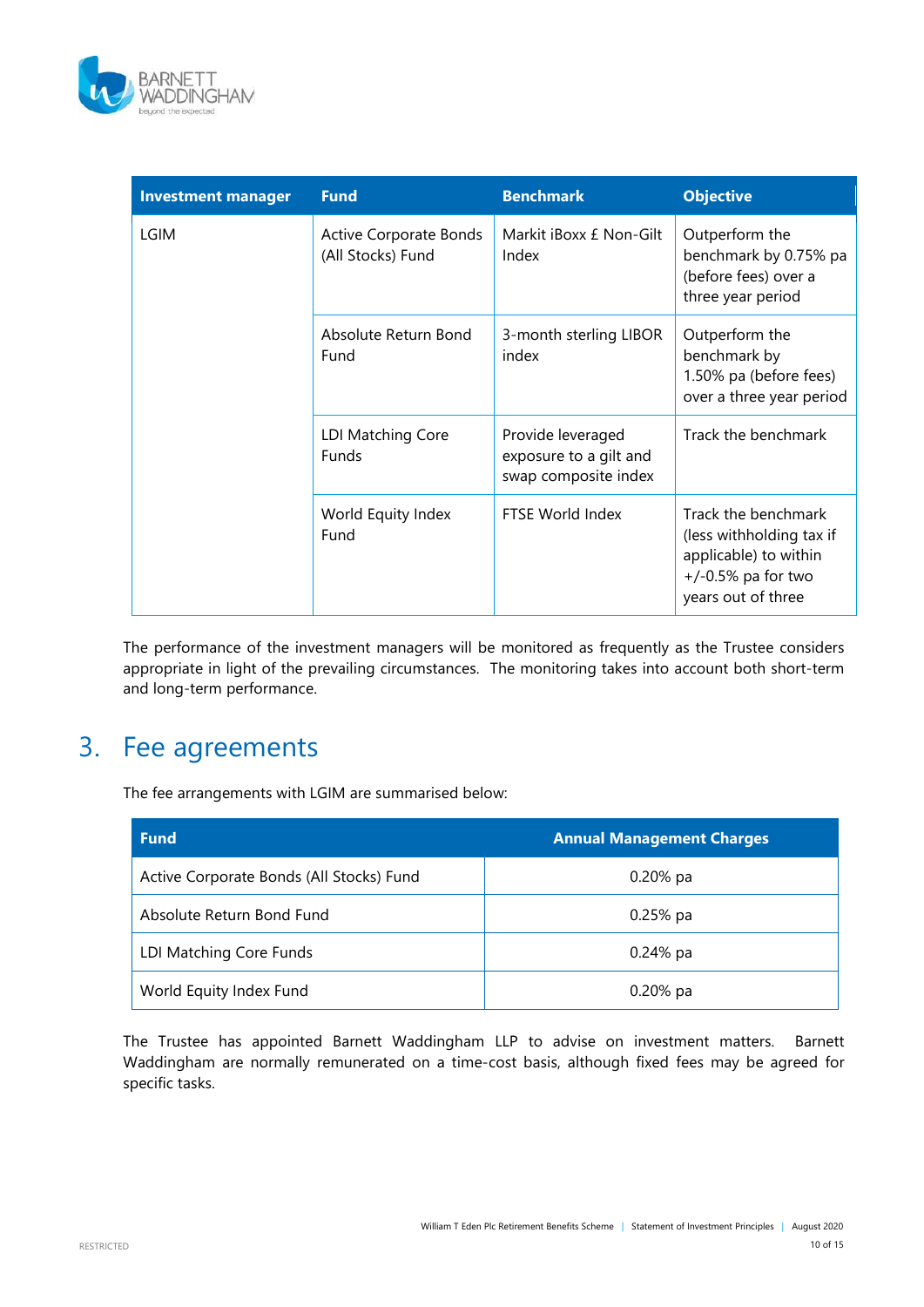

### 4. Investments and disinvestments

Routine investments and disinvestments will not normally be made into or from the Active Corporate Bonds All Stocks Fund or the LDI Matching Core Funds, because the assets invested in these funds have been chosen to provide approximate interest rate and inflation matching against the Scheme's liabilities. Therefore, any investments and disinvestments will usually made so as to move the actual asset allocation more in line with the target asset allocation, but leaving aside the investments in the Active Corporate Bonds All Stocks Fund or the LDI Matching Core Funds. However in the event that cash flows out of the Scheme (for example large CETV payments) are large enough to materially affect the liability profile, disinvestments may be made from the hedging assets.

For example, the Trustee has chosen to invest 10% of the Fund's total assets in equities. If the actual allocation to equities is more than 10% at the date when a disinvestment is required, then the disinvestment would usually come from equities. Alternatively, if the actual allocation to equities is less than 10%, then the disinvestment would usually come from the Absolute Return Bond Fund (as the only other fund available).

In the event that one of the LDI Matching Core Funds requires additional collateral as part of a deleveraging event, LGIM will automatically first use any cash held. If that is not sufficient, LGIM will then draw on the assets in the LGIM Absolute Return Bond Fund. If this is not sufficient, then the Trustee will be given the opportunity by LGIM to disinvest from other assets.

In the event that an LDI Fund pays out collateral as part of a re-leveraging event, LGIM will automatically invest this in the Absolute Return Bond Fund.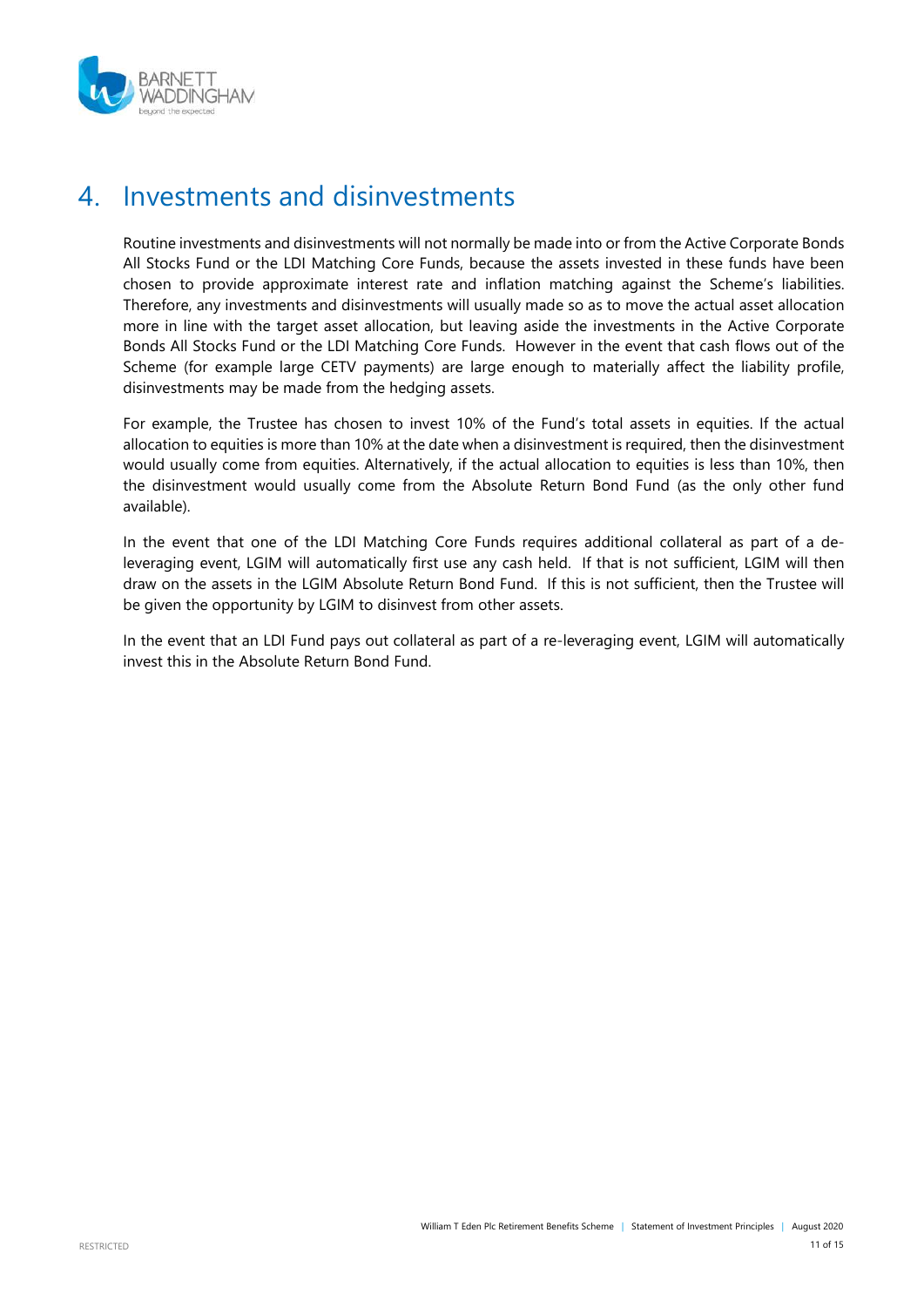

# **Appendix 2: Note on financially material considerations, the exercise of rights and engagement activities, and nonfinancial matters**

### Policy on financially material considerations

The Trustee believes that Environmental, Social and Governance ("ESG") factors are financially material – that is, they have the potential to impact the value of the Scheme's investments from time-to-time. The Trustee appreciates that the method of incorporating ESG in the investment strategy and process will differ between asset classes.

The Trustee has reviewed the approach to ESG of all of the managers taking into account UN Principles for Responsible Investment scores where appropriate. The Trustee is comfortable that the funds currently invested in by the Scheme are managed in accordance with their views on financially material factors, as set out in this policy. This position is monitored periodically, at least annually. As part of the monitoring process the Trustee is provided with quarterly updates on governance and engagement activities of the managers and input from the investment advisors on ESG matters. The Trustee has the opportunity to meet the managers and question them on policies. The views set out below will be taken into account when appointing and reviewing managers.

The Trustee has elected to invest the Scheme's assets through pooled funds. The choice of underlying funds is made by the Trustee after taking advice from their investment consultant. The Trustee, and the managers of the underlying funds, takes into account ESG factors (including climate change risks) in their decisions in relation to the selection, retention and realisation of investments.

The Trustee takes those factors into account in the selection, retention and realisation of investments as follows:

**Selection of investments:** assess the investment managers' ESG integration credentials and capabilities, including stewardship, as a routine part of requests for information/proposals as well as through other regular reporting channels.

**Retention of investments:** Developing a robust monitoring process in order to monitor ESG considerations on an ongoing basis by regularly seeking information on the responsible investing policies and practices of the investment managers.

**Realisation of investments:** The Trustee will request information from investment managers about how ESG considerations are taken into account in decisions to realise investments.

The Trustee will also take those factors into account as part of its investment process to determine a strategic asset allocation, and consider them as part of ongoing reviews of the Scheme's investments.

A summary of the Trustee's views for each asset class in which the Scheme invests is outlined below.

#### Passive Equities

The Trustee accepts that investment managers must invest in line with the specified index and, therefore, may not be able to disinvest if they have concerns relating to ESG. However, the Trustee believes that positive engagement on ESG issues can lead to improved risk-adjusted returns over the Trustee's intended time horizon for the investment in question. Therefore, the Trustee looks to the passive equity manager to positively engage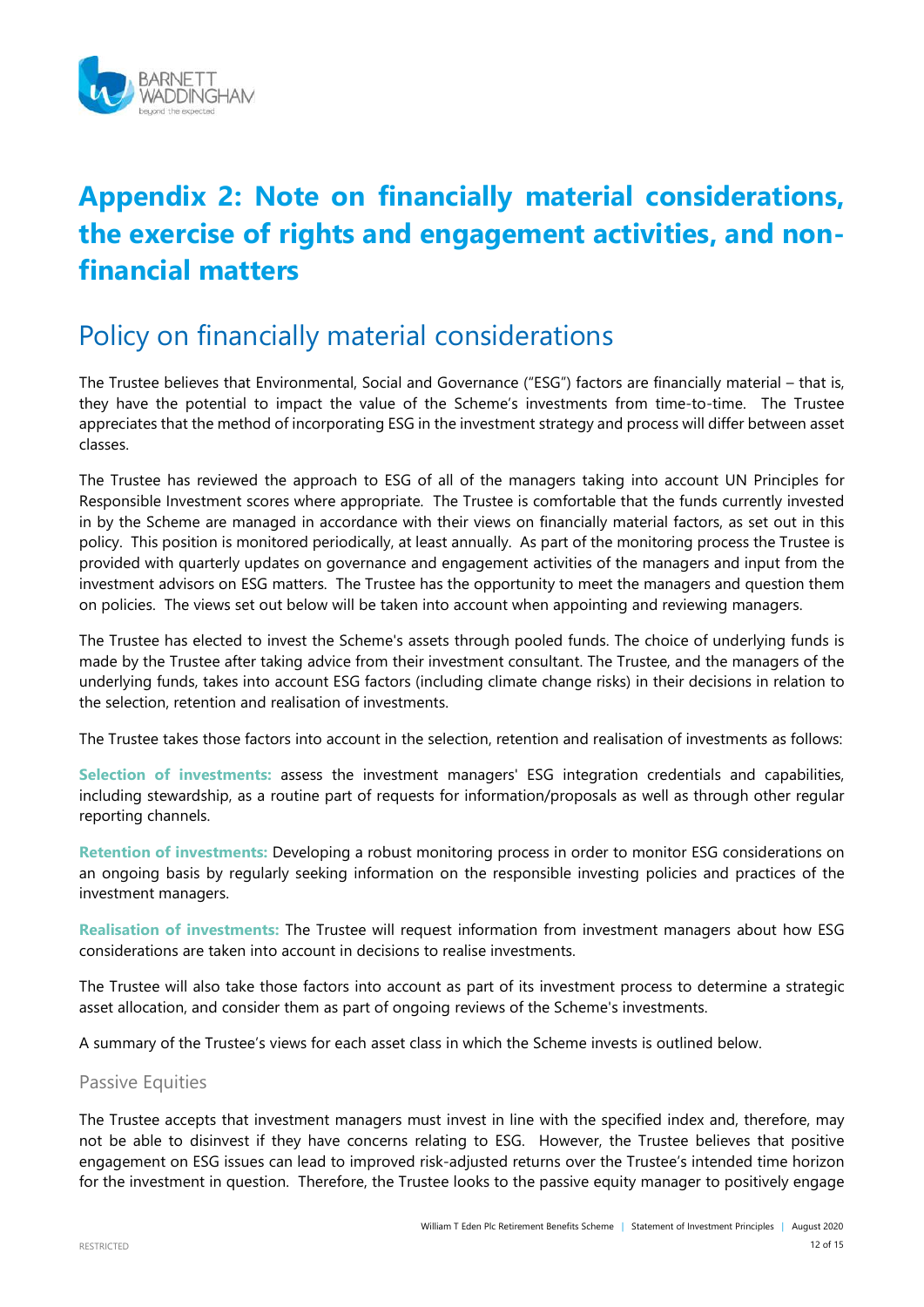

with companies where there is scope to improve the way ESG issues are taken into account when running the company. However, engagement activities (including the exercise of rights) should be consistent with, and proportionate to, the rest of the investment process.

#### Corporate Bonds

The Trustee believes that ESG issues will be financially material to the risk-adjusted returns achieved by the Scheme's credit holdings over the Trustee's intended time horizon for the investment in question. The investment process for the manager should take ESG into account when selecting holdings. The Trustee also supports engagement activities, although they appreciate that fixed income assets do not typically provide voting rights. The process for incorporating ESG issues should be consistent with, and proportionate to, the rest of the investment process.

#### Liability Driven Investment

The Trustee believes that ESG issues are not financially material to the risk-adjusted returns achieved by the Scheme's Liability Driven Investment strategy, given its sole purpose is to provide a hedge against the Scheme's exposure to movements in nominal interest rates and inflation.

The Trustee will continue to monitor and assess ESG factors, and risks and opportunities arising from them, as follows:

- The Trustee will obtain regular training as part of their wider role on ESG considerations in order to understand fully how ESG factors including climate change could impact the Scheme and its investments;
- As part of ongoing monitoring of the Scheme's investment managers, the Trustee will use any ESG ratings information available within the pensions industry or provided by its investment consultant, to assess how the Scheme's investment managers take account of ESG issues; and
- Through their investment consultant the Trustee will request that all of the Scheme's investment managers provide information about their ESG policies, and details of how they integrate ESG into their investment processes on an annual basis.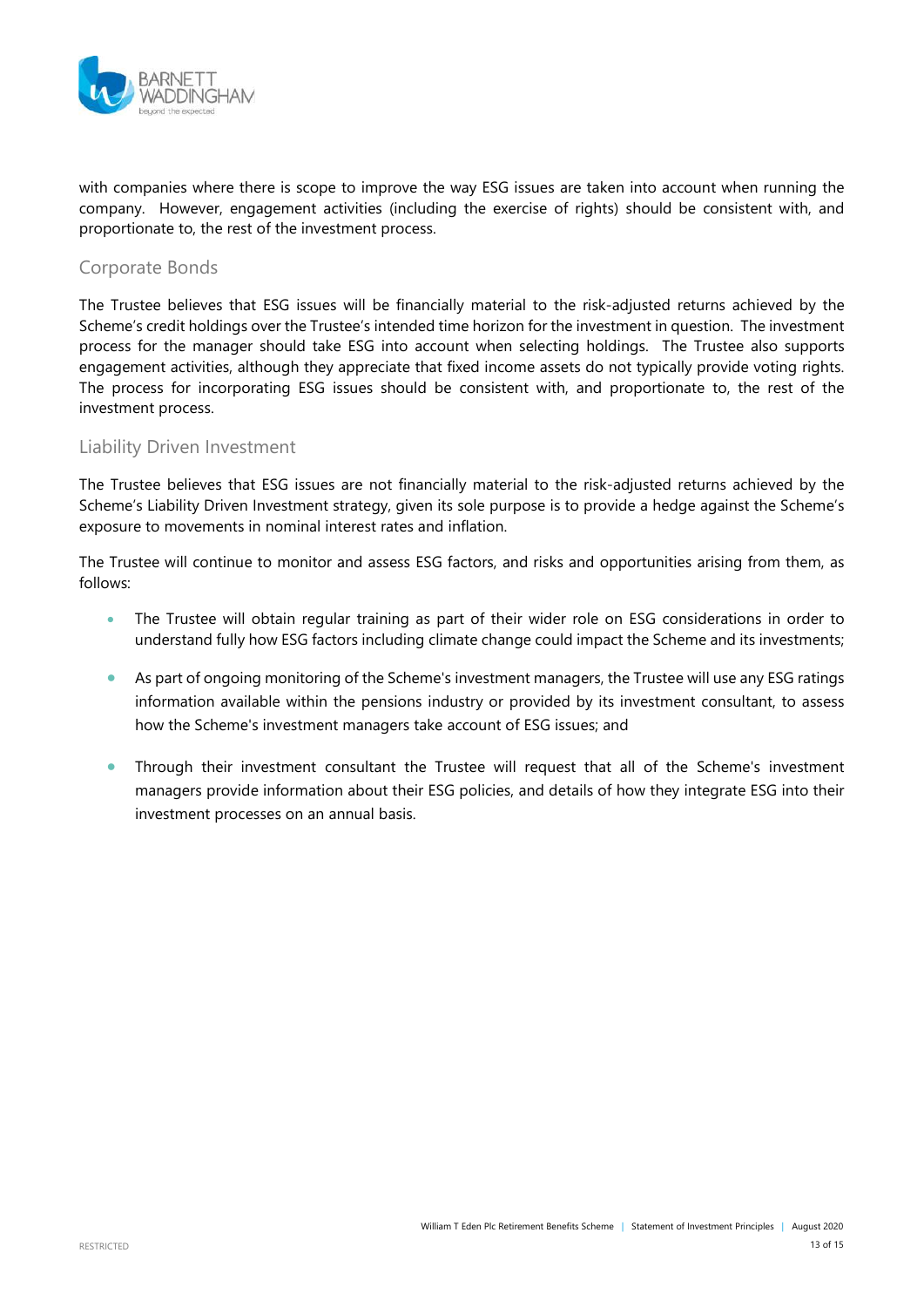

# Policy on the exercise of voting rights

The Trustee's policy on the exercise of rights attaching to investments, including voting rights, and in undertaking engagement activities in respect of the investments is that these rights should be exercised by the investment managers on the Trustee's behalf. In doing so, the Trustee expects that the investment managers will use their influence as major institutional investors to exercise the Trustee's rights and duties as shareholders, including where appropriate engaging with underlying investee companies to promote good corporate governance, accountability and to understand how those companies take account of ESG issues in their businesses.

The Trustee will monitor and engage with the investment managers about relevant matters (including matters concerning an issuer of debt or equity, including their performance, strategy, capital structure, management of actual or potential conflicts of interest, risks, social and environmental impact and corporate governance), through the Scheme's investment consultant.

Investment managers will be asked to provide details of their stewardship policy and engagement activities on at least an annual basis. The Trustee will, with input from their investment consultant, monitor and review the information provided by the investment managers. Where possible and appropriate, the Trustee will engage with their investment managers for more information and ask them to confirm that their policies comply with the principles set out in the Financial Reporting Council's UK Stewardship Code.

# Policy on engagement activities

The Trustee acknowledges the importance of ESG and climate risk within their investment framework. When delegating investment decision making to their investment managers they provide their investment managers with a benchmark they expect the investment managers to either follow or outperform. The investment manager has discretion over where in an investee company's capital structure it invests (subject to the restrictions of the mandate), whether directly or as an asset within a pooled fund.

The Trustee is of the belief that ESG and climate risk considerations extend over the entirety of a company's corporate structure and activities, i.e. that they apply to equity, credit and property instruments or holdings. The Trustee also recognise that ESG and climate related issues are constantly evolving and along with them so too are the products available within the investment management industry to help manage these risks.

The Trustee considers it to be a part of their investment managers' roles to assess and monitor developments in the capital structure for each of the companies in which the managers invest on behalf of the Scheme or as part of the pooled fund in which the Scheme holds units.

The Trustee also considers it to be part of their investment managers' roles to assess and monitor how the companies in which they are investing are managing developments in ESG related issues, and in particular climate risk, across the relevant parts of the capital structure for each of the companies in which the managers invest on behalf of the Scheme.

Should an investment manager be failing in these respects, this should be captured in the Scheme's regular performance monitoring.

The Scheme's investment managers are granted full discretion over whether or not to invest in the Principal Employer's business. Through their consultation with the Principal Employer when setting this Statement of Investment Principles, the Trustee has made the Principal Employer aware of their policy on ESG and climate